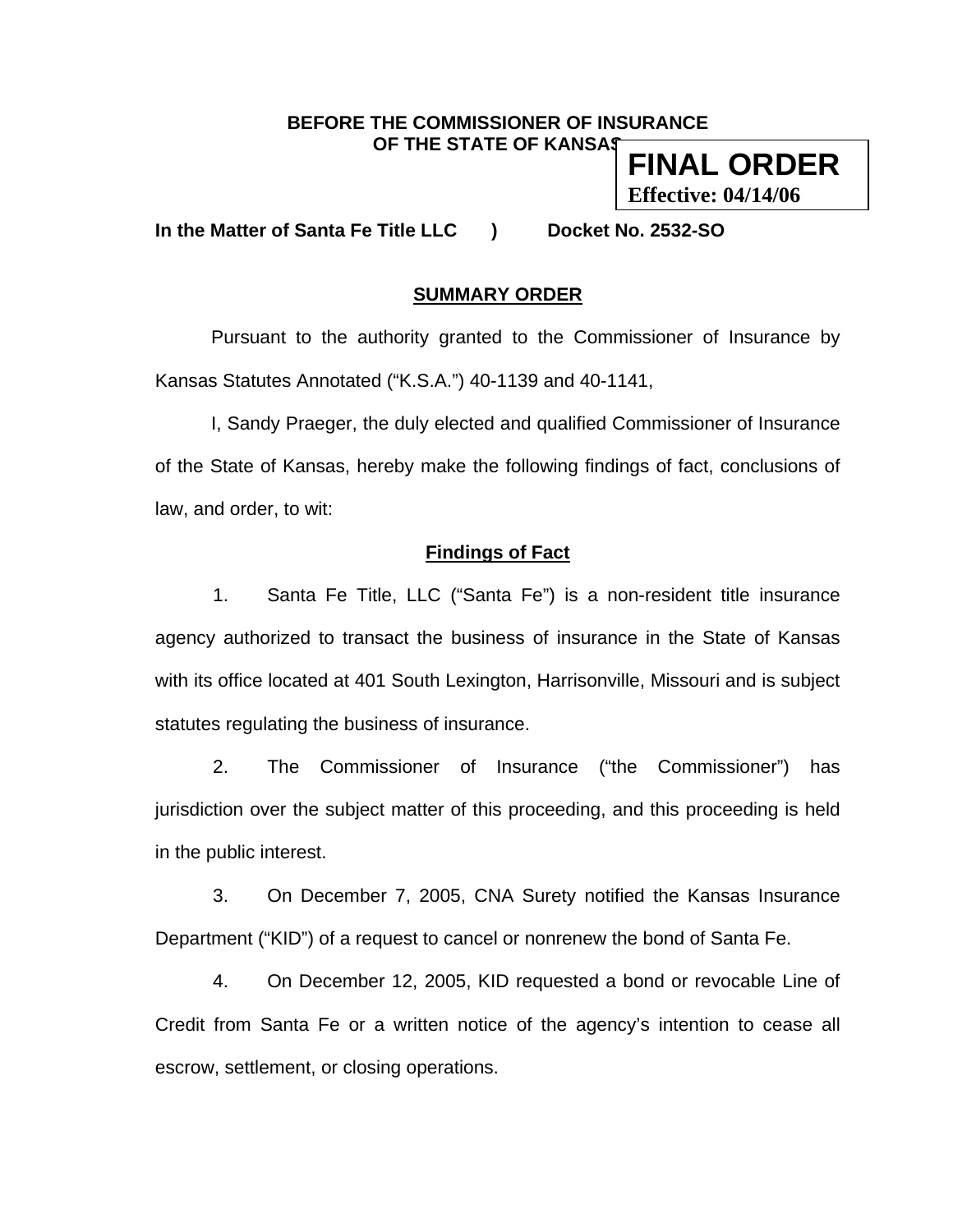5. On or about January 18, 2006, the bond was canceled and voided by CNA Surety.

6. Santa Fe has not provided a bond or revocable Line of Credit from Santa Fe or a written notice of the agency's intention to cease all escrow, settlement, or closing operations.

## **Conclusions of Law**

1. K.S.A. 40-1139(a) provides,

The title insurance agent who handles escrow, settlement or closing accounts shall file with the commissioner a surety bond or irrevocable letter of credit in a form acceptable to the commissioner, issued by an insurance company or financial institution authorized to conduct business in this state, securing the applicant's or the title insurance agent's faithful performance of all duties and obligations set out in K.S.A. 40-1135 through 40-1141 and amendments thereto.

2. K.S.A. 40-1141 provides,

If the commissioner determines that the title insurance agent or any other person has violated this act, or any rules and regulation or order promulgated thereunder, after notice and opportunity to be heard, the commissioner may order that such person be subject to the penalties provided in K.S.A. 40-2406 *et seq.* and amendments thereto.

3. K.S.A. 40-2407 provides, in relevant part,

a) If, after such hearing, the commissioner shall determine that the person charged has engaged in an unfair method of competition or an unfair or deceptive act or practice, the commissioner shall render an order requiring such person to cease and desist from engaging in such method of competition, act or practice…

4. Based on the information contained in paragraphs three (3) through

six (6) above, it appears that Santa Fe Title, LLC failed to shall file with the commissioner a surety bond or irrevocable letter of credit in a form acceptable to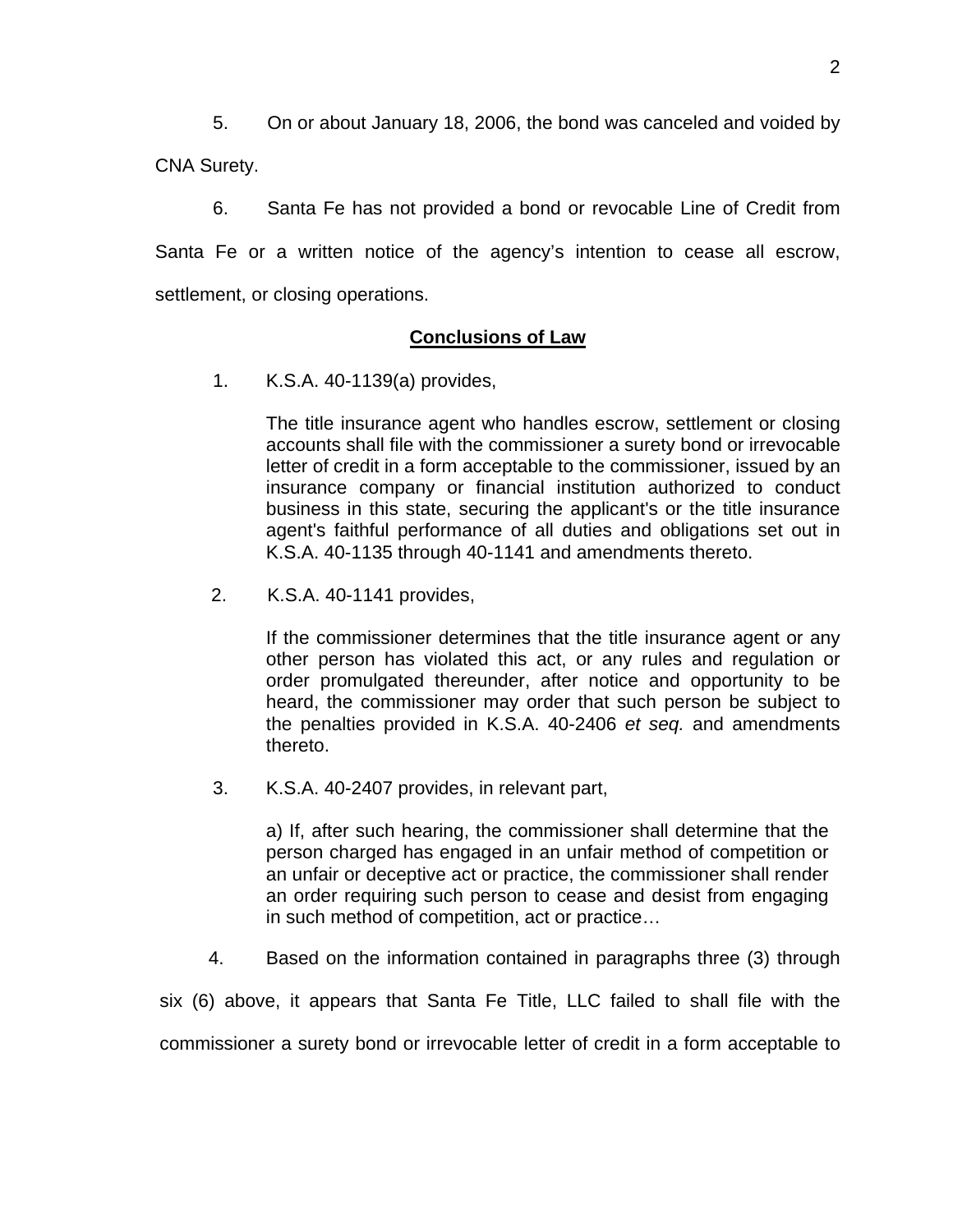the commissioner and issued by an insurance company or financial institution authorized to conduct business in this state in violation of K.S.A. 40-1139.

# **IT IS THEREFORE, BY THE COMMISSIONER OF INSURANCE, ORDERED THAT:**

 1. Santa Fe Title, LLC shall cease and desist from handling escrow, settlement, or closing accounts until proof of a surety bond or irrevocable letter of credit in a form acceptable to the Commissioner and issued by an insurance company or financial institution authorized to conduct business in this state is provided to the Commissioner.

2. The license of Santa Fe Title, LLC is suspended until proof of a surety bond or irrevocable letter of credit in a form acceptable to the Commissioner and issued by an insurance company or financial institution authorized to conduct business in this state is provided to the Commissioner.

#### **Notice of Right to Hearing or Appeal**

You are entitled to a hearing pursuant to K.S.A. § 77-537, the Kansas Administrative Procedure Act. If you desire a hearing, you must file a written request for a hearing with:

> John W. Campbell, General Counsel Kansas Insurance Department 420 S.W. 9th Street Topeka, Kansas 66612.

This request must be filed within fifteen (15) days from the date of service of this Order. If you request a hearing, the Kansas Insurance Department will notify you of the time and place of the hearing and information on the procedures, right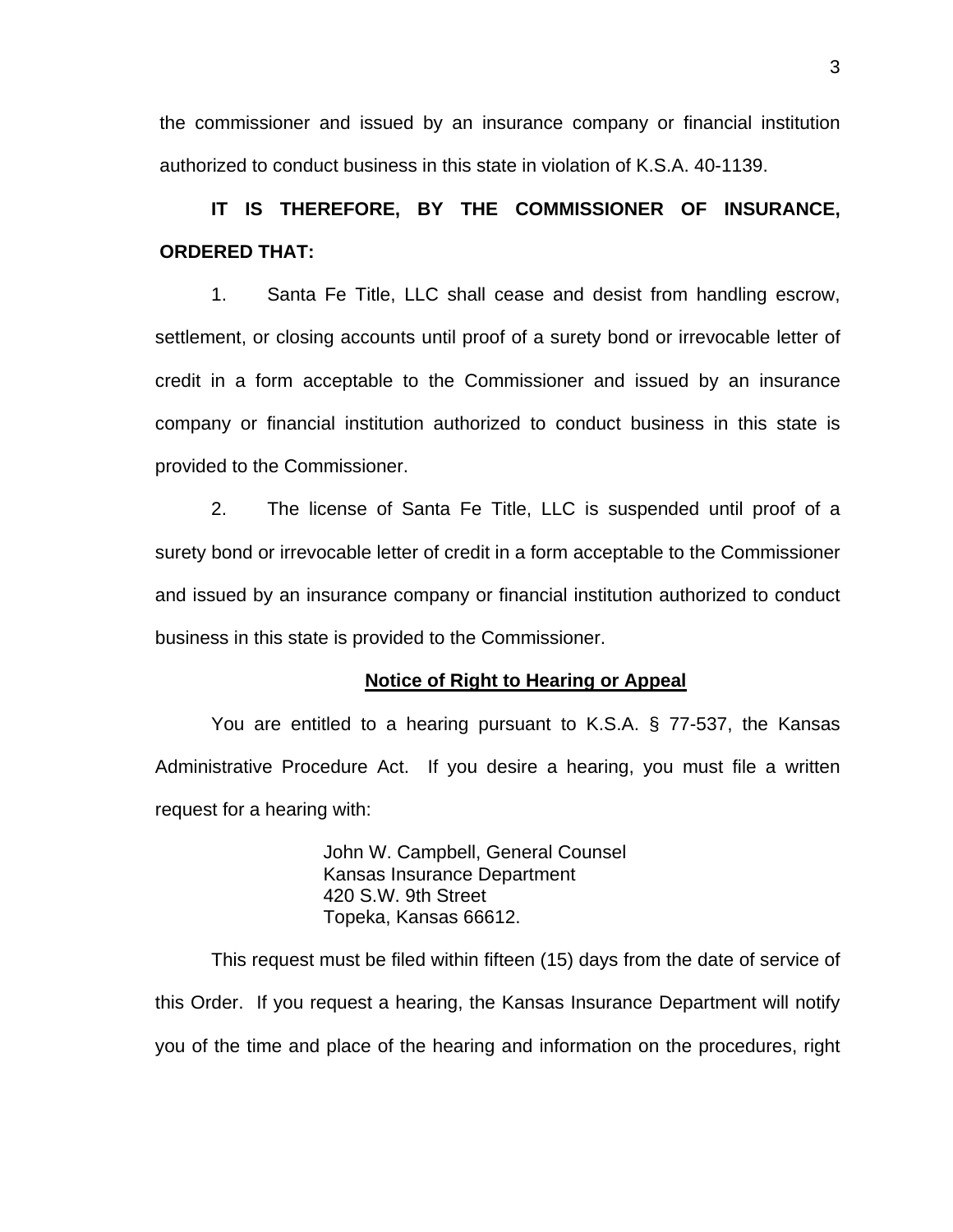of representation, and other rights of parties relating to the conduct of the hearing, before commencement of same.

If a hearing is not requested in the time and manner stated above, this Order shall become effective as a Final Order upon the expiration of time for requesting a hearing, pursuant to K.S.A. § 77-613. In the event that you file a petition for judicial review, pursuant to K.S.A. § 77-613(e), the agency officer to be served on behalf of the Kansas Insurance Department is:

> John W. Campbell, General Counsel Kansas Insurance Department 420 S.W. 9th Street Topeka, Kansas 66612.

**IT IS SO ORDERED THIS \_27th\_ DAY OF MARCH, 2006, IN THE CITY** 

**OF TOPEKA, COUNTY OF SHAWNEE, STATE OF KANSAS.** 



| <b>ULLIUM OFFICIAL</b> | /s Sandy Praeger          |
|------------------------|---------------------------|
|                        | <b>Sandy Praeger</b>      |
| $\sim$                 | Commissioner of Insurance |
| <b>SANTAIN</b>         | RΥ۰                       |

/s/ John W. Campbell John W. Campbell General Counsel